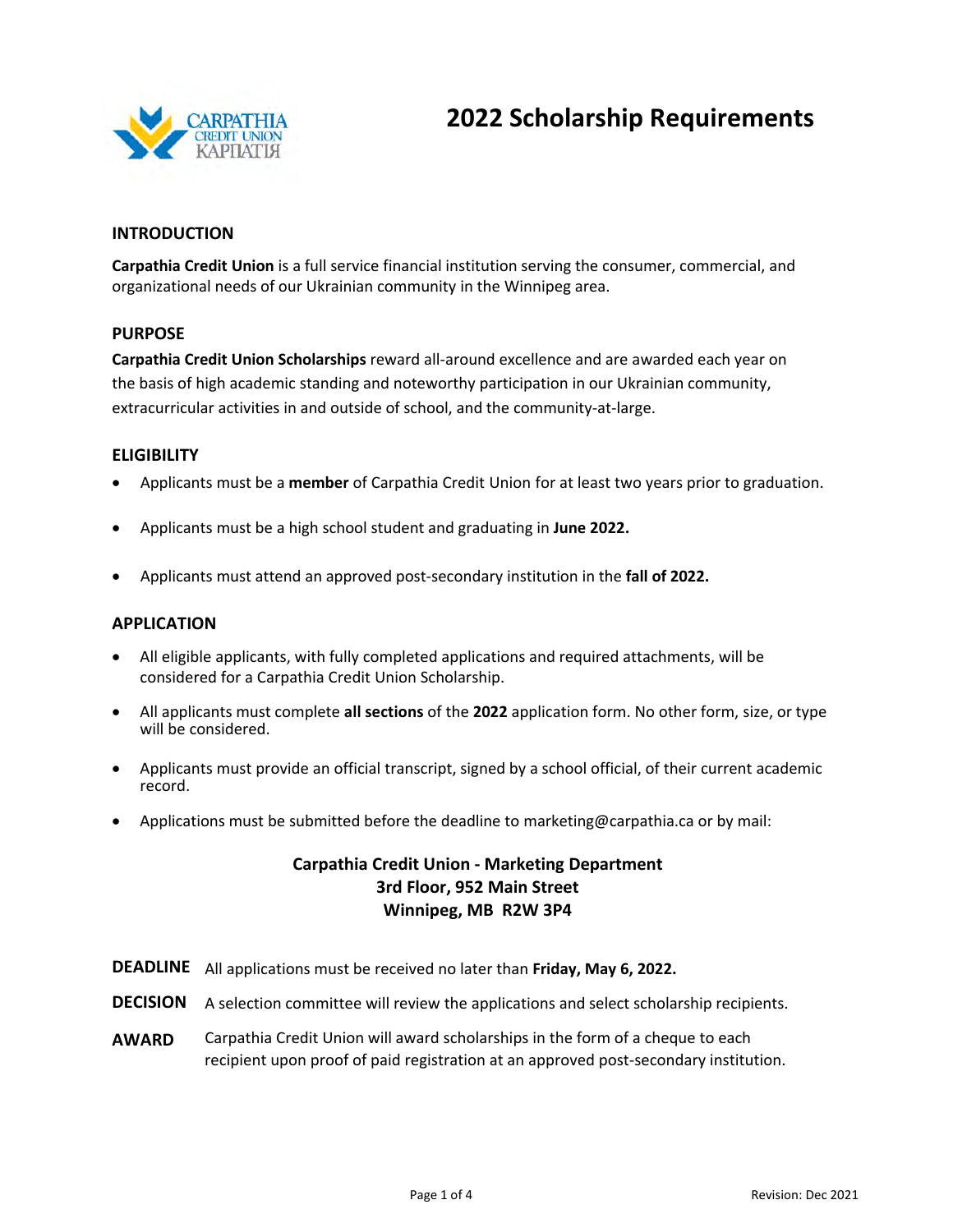

# **2022 Scholarship Application**

| <b>Name</b>                        |             |                    |  |
|------------------------------------|-------------|--------------------|--|
| <b>Address</b>                     |             |                    |  |
| <b>City/Town</b>                   |             | <b>Postal Code</b> |  |
| Home                               | <b>Cell</b> | <b>Date</b>        |  |
| <b>Phone</b>                       | Phone       | of Birth           |  |
| <b>Email Address</b>               |             |                    |  |
| <b>Name of Current High School</b> |             |                    |  |
| <b>Address</b>                     |             |                    |  |
| <b>Graduation Date</b>             |             | Phone              |  |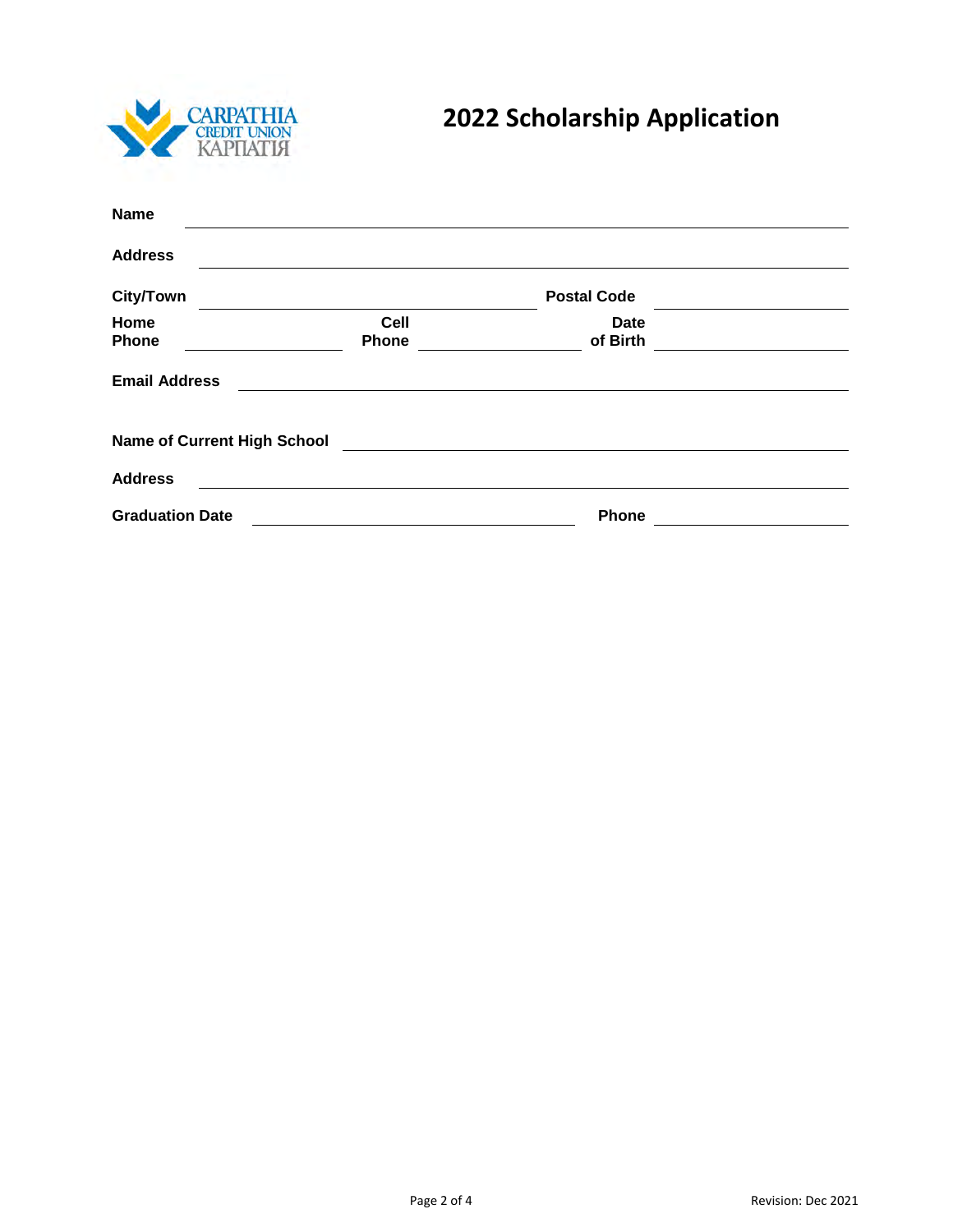|                                                         | Please identify any academic awards and achievements you've received.                                                                                                                    |
|---------------------------------------------------------|------------------------------------------------------------------------------------------------------------------------------------------------------------------------------------------|
|                                                         |                                                                                                                                                                                          |
|                                                         | Please list and describe your involvement in the Ukrainian community.                                                                                                                    |
|                                                         |                                                                                                                                                                                          |
|                                                         | Please list and describe your school extracurricular activities.                                                                                                                         |
|                                                         |                                                                                                                                                                                          |
|                                                         | Please list and describe your extracurricular activities outside of school.                                                                                                              |
|                                                         |                                                                                                                                                                                          |
|                                                         | Please specify the post-secondary institution and faculty/department to<br>which you are applying. Briefly outline your career goals.                                                    |
|                                                         |                                                                                                                                                                                          |
|                                                         |                                                                                                                                                                                          |
|                                                         |                                                                                                                                                                                          |
|                                                         | Please list two references (one must be a teacher).                                                                                                                                      |
|                                                         |                                                                                                                                                                                          |
| <u> 1989 - Johann Barbara, martin amerikan basal da</u> | Name Leader and the state of the state of the state of the state of the state of the state of the state of the<br>Title<br><u> 1989 - Andrea Stadt Britain, fransk politik (d. 1989)</u> |
|                                                         |                                                                                                                                                                                          |